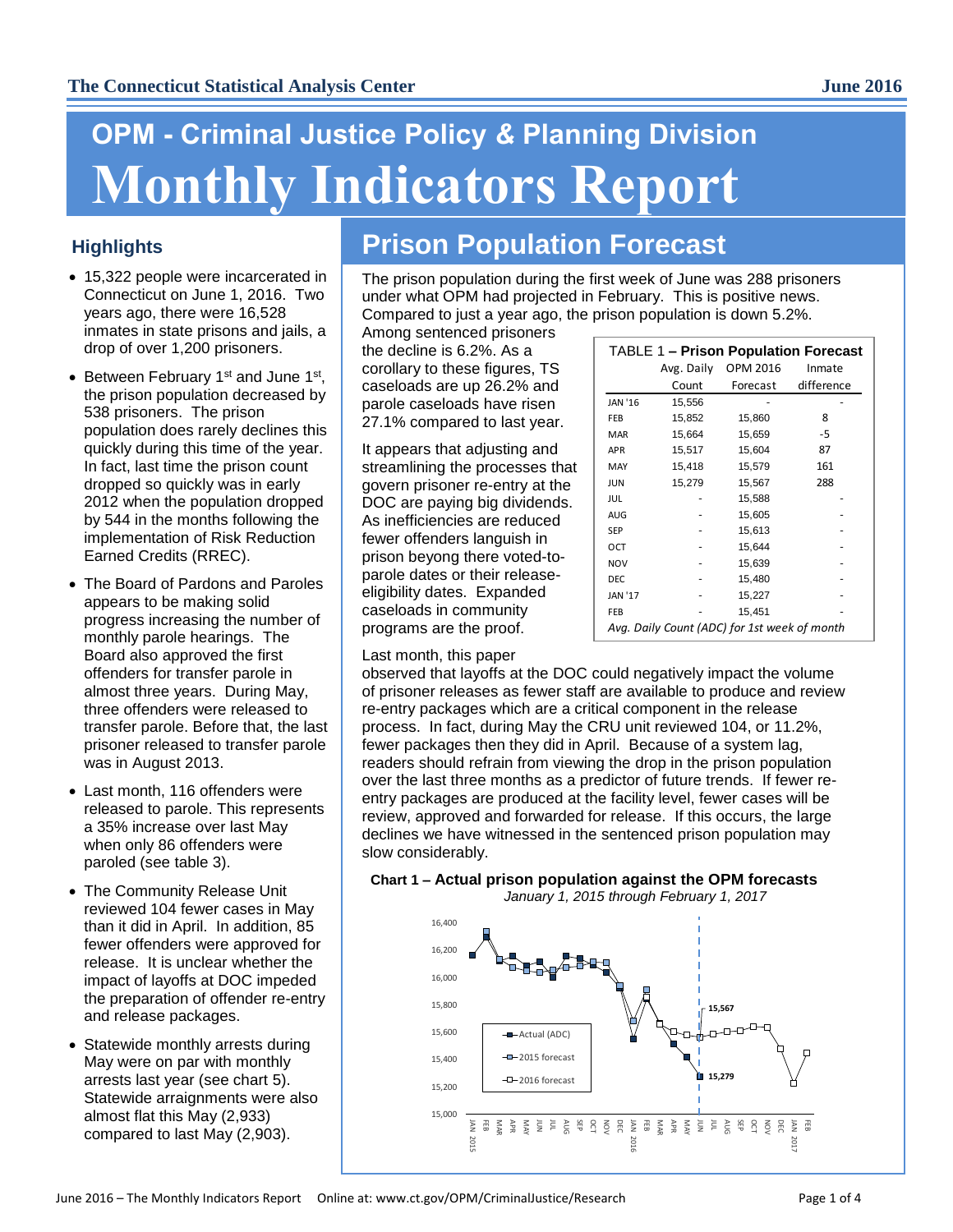# **Chart 2 - Criminal justice, monthly counts and flows**



\* Three offenders were released on Transfer Parole during May. There were two transfer parolees on the count on June 1, 2016

*Chart 2 contains monthly operations data for May 2016 and daily counts reported on June 1, 2016. Asterisks (\*) indicate the daily count on June 1 st . Figures for last month are enclosed by parentheses. Sources: Arrests - OBTS, Court and probation data - CSSD, all other data - CT DOC.*

# **Chart 2a – Projected growth in the Special Parole population**



In November 2014, this paper reported on a disquieting expansion in the size of the state's special parole population. At that time, the state had 1,822 special parolees. Today there are over 2,200\* and the data suggests that the number of offenders sentenced to special parole is accelerating.

Since last June, the state's special parole population - both in the community and on remand - is up 10.4%. Were this rate-of-increase to continue unchecked, OPM estimates there will be 3,359 special parolees in CT by June 1, 2020.

Records for the 11,500 offenders currently serving a prison sentence in a DOC facility indicate that 2,628, or 23%, will serve a term of special parole when they leave prison. If we add the increasing use of special parole as an option in sentencing and the high remand rate for technical violations among special parolees (see Monthly Indications Report, October 2015), it might be reasonable to wonder whether OPM's estimate for June 2020 is too conservative.

This issue will not resolve itself on its own. The relevant parties should consider; reviewing the state's expectations of special parole, seek to identify the types of offenders that are most appropriate for special parole supervision, and to review current sentencing guidelines and practices.

\**in the community, in halfway houses and on prison remand.*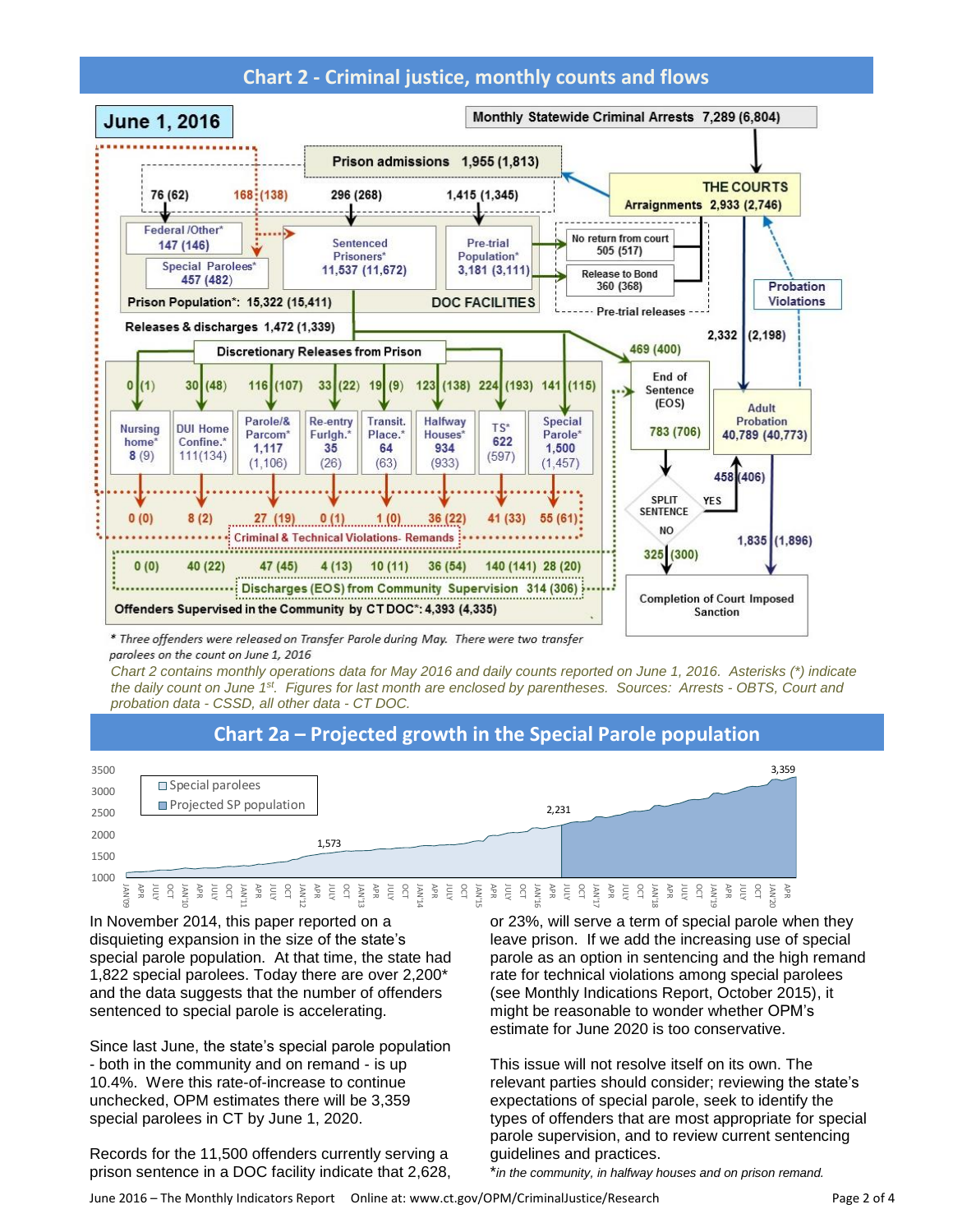#### **Table 2 – The first-of-month totals**

|                        | 2016     | 2016     | 2016           | 2015     | % Change |          |
|------------------------|----------|----------|----------------|----------|----------|----------|
|                        | Apr. 1   | May 1    | June 1         | June 1   | Monthly  | Annual   |
| <b>DOC Facilities</b>  |          |          |                |          |          |          |
| Federal/Other          | 157      | 146      | 147            | 146      | 0.7%     | 0.7%     |
| Sentenced              | 11,755   | 11,672   | 11,537         | 12,301   | $-1.2%$  | $-6.2%$  |
| <b>Special Parole</b>  | 493      | 482      | 457            | 562      | $-5.2%$  | $-18.7%$ |
| Pre-trial              | 3.122    | 3.111    | 3.181          | 3.156    | 2.3%     | 0.8%     |
| Total                  | 15,527   | 15,411   | 15,322         | 16,165   | $-0.6%$  | $-5.2%$  |
| <b>DOC Community</b>   |          |          |                |          |          |          |
| <b>Transfer Parole</b> | $\Omega$ | $\Omega$ | $\overline{2}$ | $\Omega$ |          |          |
| Parole/ Parcom Total   | 1.107    | 1.106    | 1.117          | 906      | 1.0%     | 23.3%    |
| Parole                 | 925      | 937      | 934            | 735      | $-0.3%$  | 27.1%    |
| Parcom @ CT            | 182      | 179      | 183            | 171      | 2.2%     | 7.0%     |
| Furlough               | 34       | 26       | 35             | 26       | ÷,       |          |
| <b>Trans Placement</b> | 73       | 63       | 64             | 71       | 1.6%     | $-9.9%$  |
| DUI/Home confine.      | 111      | 134      | 111            | 106      | $-17.2%$ | 4.7%     |
| Halfway House Total    | 917      | 933      | 934            | 983      | 0.1%     | $-5.0%$  |
| Comm Release           | 449      | 462      | 442            | 633      | $-4.3%$  | $-30.2%$ |
| TS                     | 44       | 44       | 47             | 38       | 6.8%     | 23.7%    |
| Parole                 | 150      | 159      | 170            | 106      | 6.9%     | 60.4%    |
| <b>Transfer Parole</b> | $\Omega$ | $\Omega$ | 1              | $\Omega$ |          |          |
| <b>Special Parole</b>  | 274      | 268      | 274            | 206      | 2.2%     | 33.0%    |
| TS                     | 597      | 597      | 622            | 493      | 4.2%     | 26.2%    |
| Nursing home           | 8        | 9        | 8              | 8        |          |          |
| <b>Special Parole</b>  | 1,428    | 1,457    | 1,500          | 1,249    | 3.0%     | 20.1%    |
| Total                  | 4,275    | 4,325    | 4,393          | 3,842    | 1.6%     | 14.3%    |

#### **Table 3 – Admissions, releases & discharges\***

|       | May                                                             | Monthly        | Annual                   |
|-------|-----------------------------------------------------------------|----------------|--------------------------|
|       |                                                                 |                |                          |
| 76    | 88                                                              | 22.6%          | $-13.6%$                 |
| 168   | 162                                                             | 21.7%          | 3.7%                     |
| 8     | 5                                                               | $\overline{a}$ | $\overline{\phantom{0}}$ |
| 27    | 28                                                              | 42.1%          | $-3.6%$                  |
| 1     | 3                                                               | L,             | $\overline{a}$           |
| 36    | 31                                                              | 63.6%          | 16.1%                    |
| 41    | 44                                                              | 24.2%          | $-6.8%$                  |
| 55    | 51                                                              | $-9.8%$        | 7.8%                     |
| 296   | 281                                                             | 10.4%          | 5.3%                     |
| 101   | 91                                                              | 16.1%          | 11.0%                    |
| 1415  | 1397                                                            | 5.2%           | 1.3%                     |
| 1,955 | 1,928                                                           | 7.8%           | 1.4%                     |
|       |                                                                 |                |                          |
| 3     | $\mathbf 0$                                                     | $\overline{a}$ | $\overline{a}$           |
| 116   | 86                                                              | 8.4%           | 34.9%                    |
| 33    | 17                                                              | 50.0%          | 94.1%                    |
| 19    | 12                                                              | 111.1%         | 58.3%                    |
| 30    | 31                                                              | $-37.5%$       | $-3.2%$                  |
| 123   | 134                                                             | $-10.9%$       | $-8.2%$                  |
| 224   | 131                                                             | 16.1%          | 71.0%                    |
| 141   | 90                                                              | 22.6%          | 56.7%                    |
| 0     | $\overline{2}$                                                  | $\overline{a}$ | $\overline{\phantom{a}}$ |
| 783   | 735                                                             | 10.9%          | 6.5%                     |
| 1,472 | 1,238                                                           | 9.9%           | 18.9%                    |
|       |                                                                 |                |                          |
| 505   | 530                                                             | $-2.3%$        | $-4.7%$                  |
| 360   | 352                                                             | $-2.2%$        | 2.3%                     |
|       | May<br>$*$ Totala raflaat avanta - pat individual affandara $*$ |                |                          |

*\* Totals reflect events, not individual offenders*

# **DOC - Community Release Unit**

#### **Table 3a – Review and release metrics**

|        | Cases    |          |         |           | Approval |
|--------|----------|----------|---------|-----------|----------|
|        | Reviewed | Approved | Deni ed | Continued | Rate     |
| Mar.   | 1,023    | 530      | 131     | 163       | 52%      |
| Apr.   | 925      | 488      | 135     | 113       | 53%      |
| May'16 | 821      | 403      | 107     | 118       | 49%      |
| May'15 | 840      | 438      | 209     | 119       | 52%      |

# **Board of Pardons and Paroles**

#### **Table 4 – Parole hearings, new cases**

|      |          | Paroles        |      |          | Paroles  |
|------|----------|----------------|------|----------|----------|
|      | Parole   | granted, Grant |      | granted, | granted. |
|      | Hearings | 2016           | rate | 2015     | 2014     |
| Mar. | 167      | 93             | 56%  | 67       | 78       |
| Apr. | 176      | 101            | 57%  | 67       | 73       |
| May  | 164      | 95             | 58%  | 83       | 73       |

#### **Table 4a – Other Board actions**

|      | Reparole   | Reparole   | Closed   | Special |
|------|------------|------------|----------|---------|
|      | from       | from       | interest | parole  |
|      | revocation | rescission | cases    | cases   |
| Mar. | 48         |            | 23       | 42      |
| Apr. | 59         |            | 21       | 41      |
| May  | 51         | 6          | 13       | 38      |

## **The pre-trial population**

#### **Table 5 – Bond ranges for pre-trial detainees**

|                   | Apr. 1, | May $1$ , | June 1, | June 1, |
|-------------------|---------|-----------|---------|---------|
| Bond amount       | 2016    | 2016      | 2016    | 2015    |
| Less than \$20K   | 503     | 543       | 592     | 566     |
| \$20K to < \$50K  | 509     | 547       | 534     | 510     |
| \$50K to <\$100K  | 637     | 611       | 624     | 664     |
| \$100K or higher  | 1,537   | 1,519     | 1,501   | 1,410   |
| Offenders w/bonds | 3,186   | 3,220     | 3,251   | 3,150   |
| Over \$1M         | 161     | 155       | 159     | 185     |

#### **Table 5a – Pre-trial, weeks since admission**

| Weeks since last    | April 1, | May $1$ , | June 1, | June 1, |
|---------------------|----------|-----------|---------|---------|
| DOC admit           | 2016     | 2016      | 2016    | 2015    |
| $<$ 1 week          | 382      | 513       | 407     | 464     |
| 1 to $<$ 3 weeks    | 343      | 375       | 374     | 351     |
| $3$ to $<$ 10 weeks | 903      | 778       | 841     | 773     |
| 10 to $<$ 30 weeks  | 911      | 862       | 919     | 809     |
| 30 wks or more      | 718      | 694       | 712     | 754     |
| Pre-trial prisoners | 3,257    | 3.222     | 3.253   | 3.151   |
|                     |          |           |         |         |

#### **Table 5b – Pre-trial admits, new offenders**

| Feb.  | Mar.  | Apr.  | May   |
|-------|-------|-------|-------|
| 2016  | 2016  | 2016  | 2016  |
| 2,636 | 3,001 | 2,746 | 2,933 |
| 1,270 | 1,403 | 1.345 | 1,415 |
| 342   | 362   | 337   | 377   |
| 27%   | 26%   | 25%   | 27%   |
|       |       |       |       |

## **Court Support Services Division**

#### **Table 6 – The Jail Re-interview Program**

|      | Pre-trial             |       | Offender Offenders Releases |           |
|------|-----------------------|-------|-----------------------------|-----------|
|      | admissions interviews |       | released                    | last year |
| Mar. | 1,403                 | 1,678 | 856                         | 868       |
| Apr. | 1,345                 | 1,553 | 755                         | 827       |
| May  | 1,415                 | 1,616 | 774                         | 832       |

#### **Table 6a – Pre-Trial & split-sentence starts**

|      |             |               | Pre-trial Bail Client Supv. Split Sentence |
|------|-------------|---------------|--------------------------------------------|
|      | Case Starts | <b>Starts</b> | <b>Starts</b>                              |
| Mar. | 2,477       | 2,391         | 403                                        |
| Apr. | 2,216       | 2,198         | 406                                        |
| May  | 2,396       | 2,332         | 458                                        |

*Note: Figures published here are based on the operational data available at publication. Data in subsequent issues may not agree.*

June 2016 – The Monthly Indicators Report Online at: www.ct.gov/OPM/CriminalJustice/Research Page 3 of 4